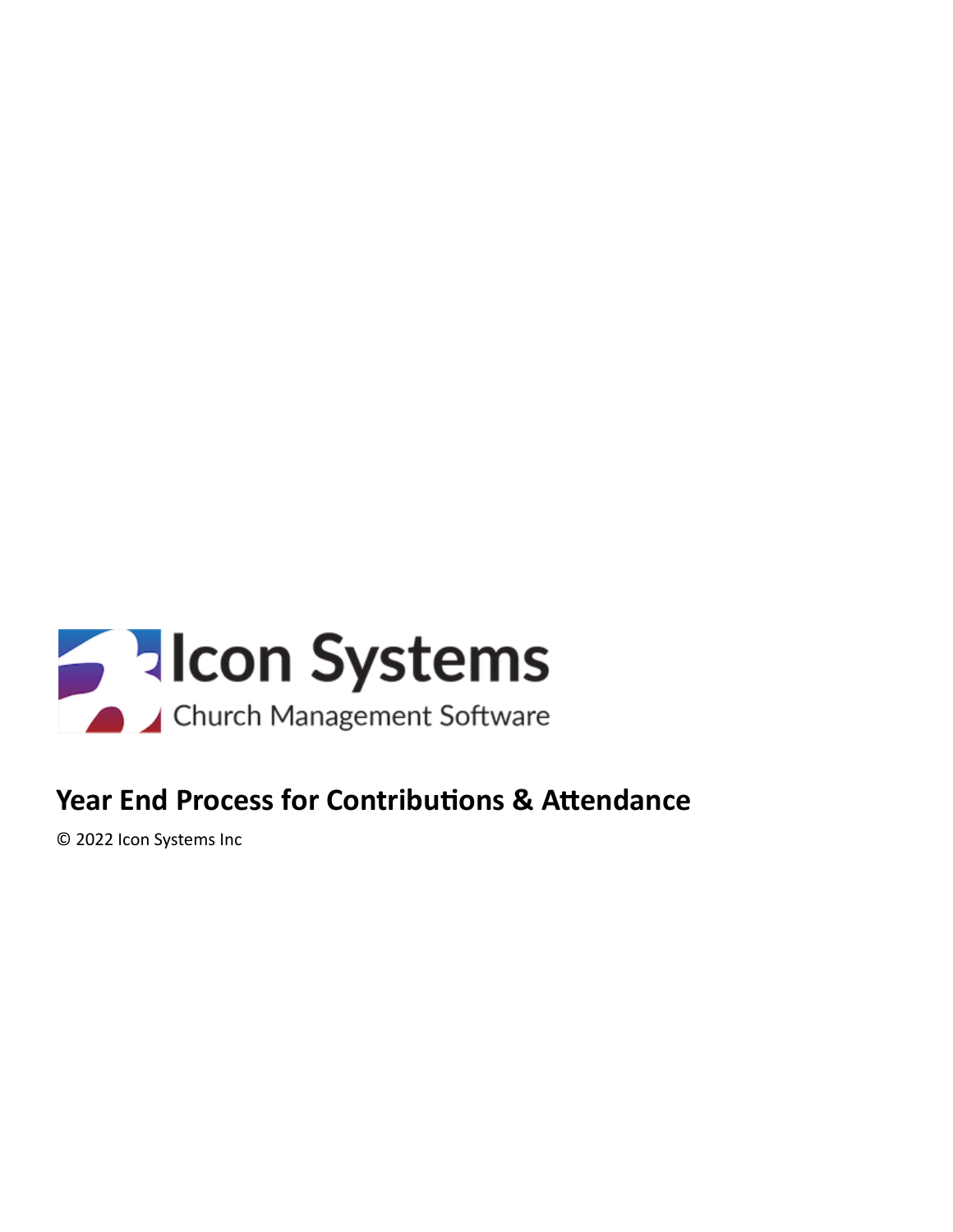# **Year End Instructions for IconCMO**

#### **© 2022 Icon Systems Inc.**

All rights reserved. No parts of this work may be reproduced in any form or by any means - graphic, electronic, or mechanical, including photocopying, recording, taping, or information storage and retrieval systems - without the written permission of the publisher.

Products that are referred to in this document may be either trademarks and/or registered trademarks of the respective owners. The publisher and the author make no claim to these trademarks.

While every precaution has been taken in the preparation of this document, the publisher and the author assume no responsibility for errors or omissions, or for damages resulting from the use of the information contained in this document or from the use of programs and source code that may accompany it. In no event shall the publisher and the author be liable for any loss of profit or any other commercial damage caused or alleged to have been caused directly or indirectly by this document.

Updated: March 29, 2022

**Publisher** Icon Systems, INC. 1100 32nd Avenue South Suite G Moorhead, MN 56560 https://www.iconcmo.com

Sales Phone: 1-800-596-4266 Email: [sales@IconCMO.com](mailto:sales@IconCMO.com)

Support Phone: 1-218-236-1899 Email: [support@IconCMO.com](mailto:support@IconCMO.com)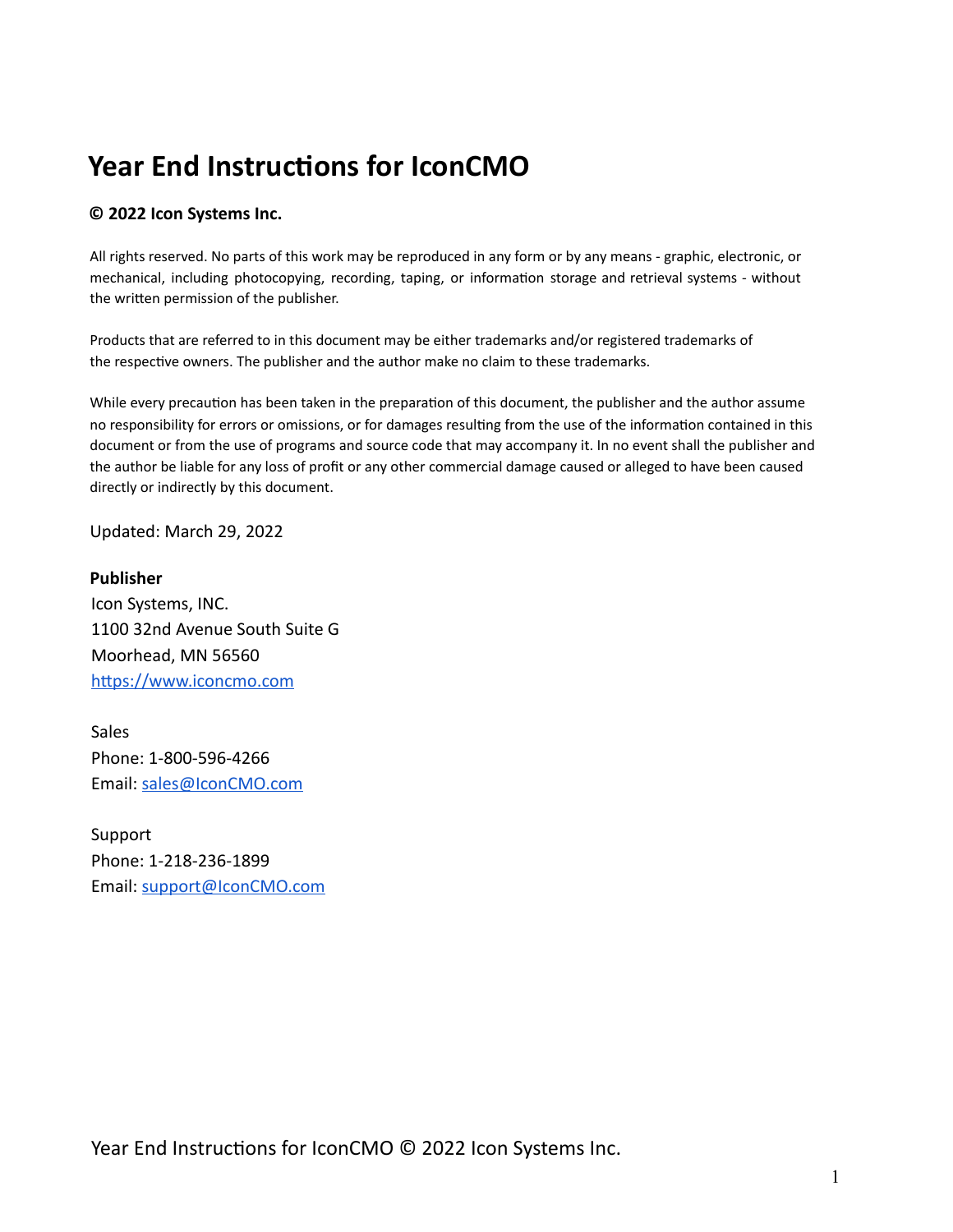# **Table of Contents**

| <b>Contributions Year End</b>        |                |
|--------------------------------------|----------------|
| <b>Automatic Rollover</b>            |                |
| <b>Manual Contributions Rollover</b> | $\overline{5}$ |
| <b>Attendance Year End</b>           | 8              |

**Remember to set your fiscal year 2022 to when entering contribuons for Fiscal 2022!**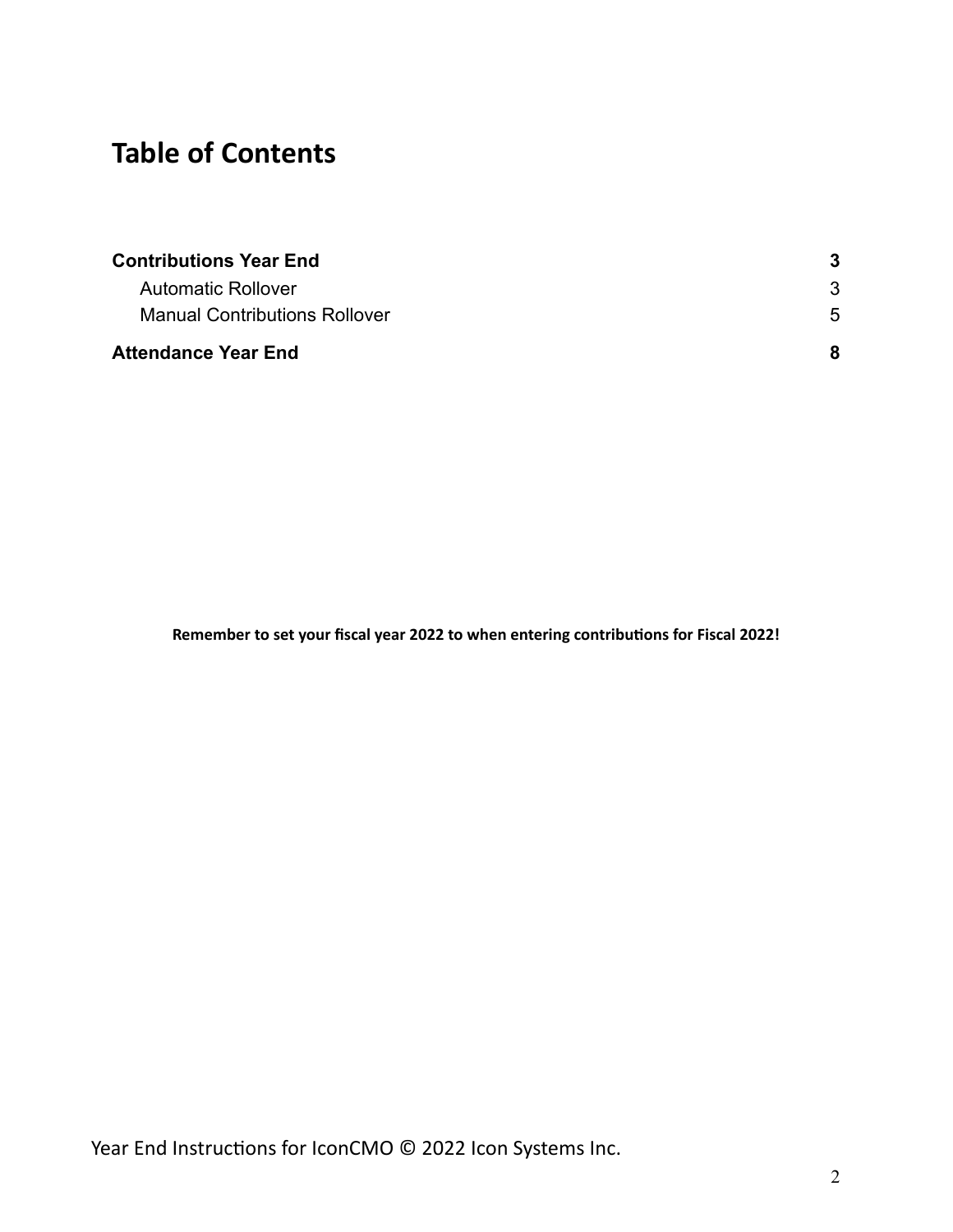# <span id="page-3-0"></span>**Contributions**

## <span id="page-3-1"></span>We have an automatic, end-of-year feature for contributions.

With this feature turned on, your donor numbers and funds will automatically copy from the current year to the next year. This usually happens in December and you will receive an email from Icon Systems beforehand letting you know when it will occur.

#### **Note 1**

There are a few things **YOU** still **NEED** to do.

- 1. You will need to change the fiscal year you're working in. When you're ready to start recording donations for 2022, be sure to change your 'Fiscal Year to Work With' under Organization -> Preferences -> Personal and click 'Save' at the bottom.
- 2. You will need to move multi-year funds to the new year. If you have multi-year funds, go to Contributions: Management: Funds & Pledges: Year End Processing and roll the multi-year funds to 2022. (See our contribution year end section below and [video](http://r20.rs6.net/tn.jsp?t=wfgnl56ab.0.0.perff9dab.0&id=preview&r=3&p=https%3A%2F%2Fyoutu.be%2FhB5VWVPNoAo) for more on how to do this.)
- 3. Churches utilizing **EFT contribution batches** must create new batches for 2022 since the funds to be posted are new.

#### **Note 2**

If you already have funds or donor numbers saved in 2022, **don't worry**, IconCMO will not copy your 2021 donor numbers and funds to 2022. **What you already have set up in 2022 will be le alone**.

#### **Turning off This Feature**

It's simple to turn off the auto rollover feature.

- 1. Go to Organization: Preferences: Church Membership.
- 2. Switch 'Auto Rollover Contribution Info to Next Year' from 'Yes' to 'No'.
- 3. Click 'Save Defaults' at the bottom.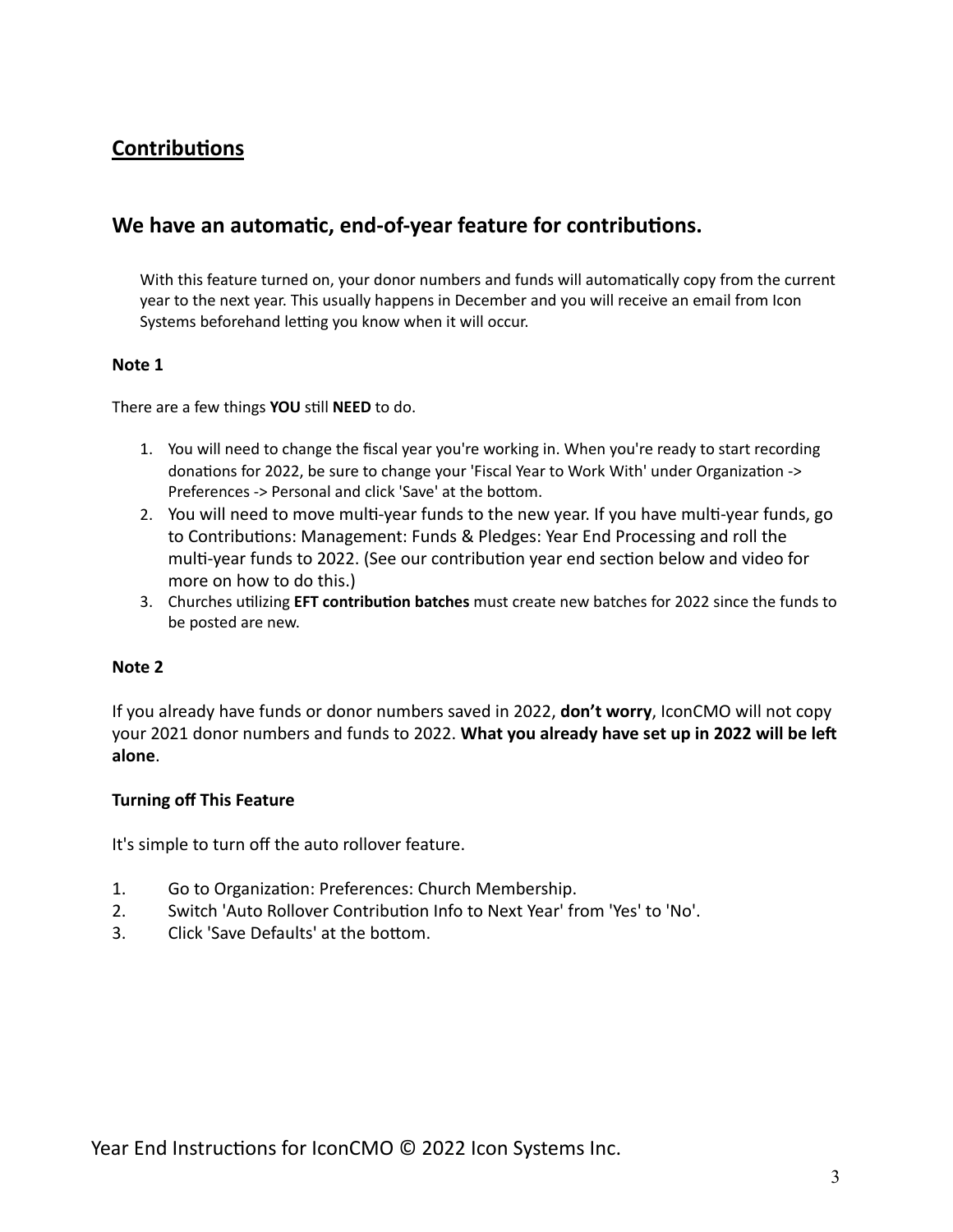| <b>System Default Values</b>                           |                              |
|--------------------------------------------------------|------------------------------|
|                                                        | Denomination Lutheran (ELCA) |
| <b>Ethnic Origin White</b>                             |                              |
| Primary Language English                               |                              |
| Secondary Language English                             |                              |
| <b>Address Label Format</b>                            |                              |
| User Defined #1 VBS Leader                             | #2 Volunteer                 |
| Default City Moorhead                                  |                              |
| Default State MN                                       | Zip 56560                    |
| Default Area Code                                      | Gender Male                  |
| Default Relationship Friend                            |                              |
| Default Include In Directory V                         |                              |
| Link to Fund Accounting ( No O Yes                     |                              |
| <b>Auto Rollover Contribution</b><br>Info to Next Year | No O Yes                     |
| Display Address on<br><b>Contribution Entry Form</b>   | $No$ $\odot$ Yes             |
| <b>Starting Donation Receipt #</b>                     | 1                            |
|                                                        | <b>Save Defaults</b>         |

If you turn off the Rollover feature, it is your responsibility to make sure you perform the necessary year end processes to prepare to record contributions in the coming year. See our manual contribution year end section and [video](http://r20.rs6.net/tn.jsp?t=wfgnl56ab.0.0.perff9dab.0&id=preview&r=3&p=https%3A%2F%2Fyoutu.be%2FhB5VWVPNoAo) on year-end processes to learn how to prep the coming year. If you pledge on the calendar year or do not enter pledges at all, then you most likely will want to complete some year end processing before you begin in 2022. Please follow the instructions below for year end processing.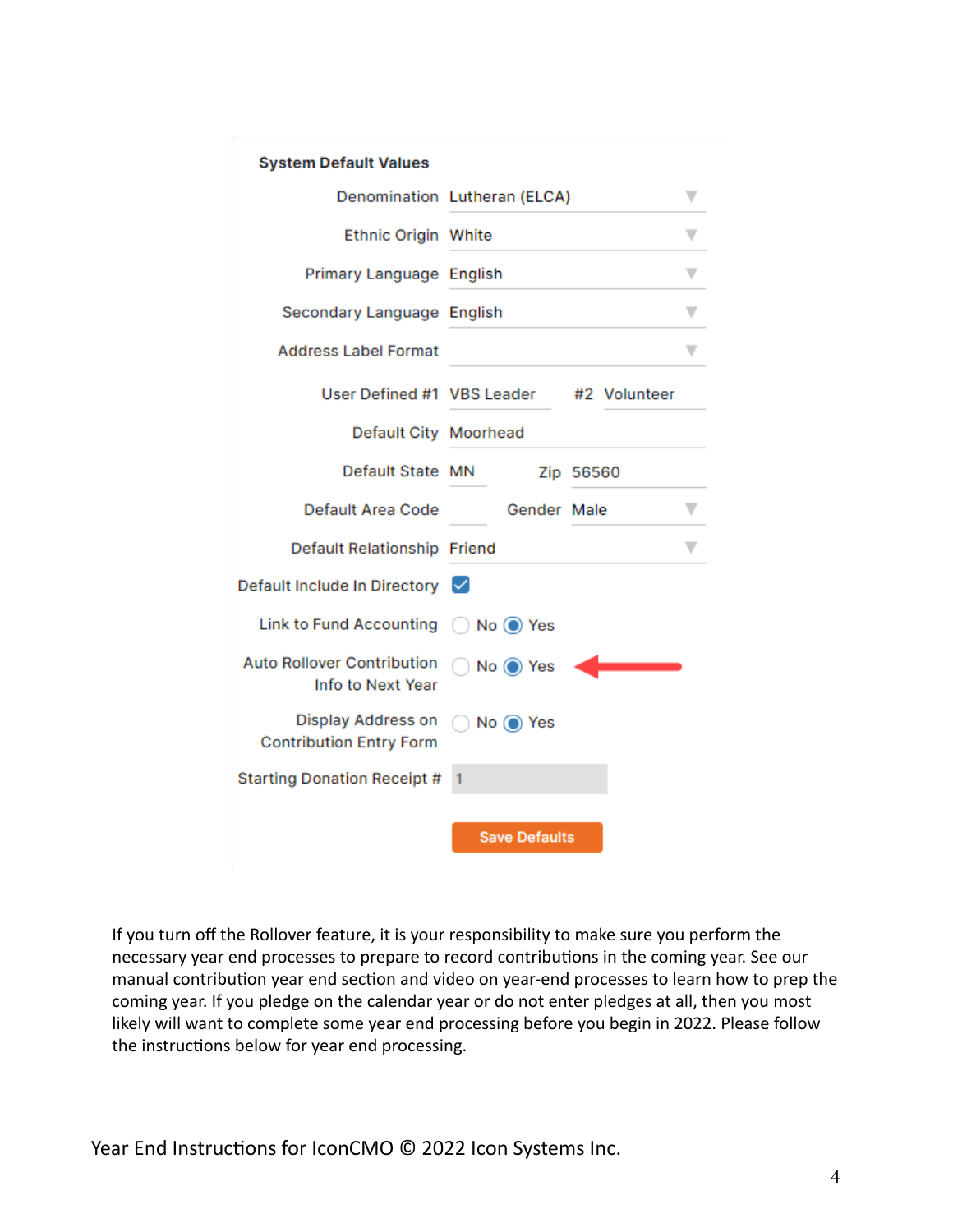# <span id="page-5-0"></span>**Manual Contributions Year End**

- 1. Go to **Contributions: Management: Funds & Pledges, click on 'Year End Processing' at** the bottom of the window. Ensure that your fiscal years are correct in the drop down list. Drop-down boxes should have 2021 in the 'Donor # Year From' and 2022 in the 'Donor # Year To'.
- 2. **Copy donor numbers**

| Donor # Year From 2021<br>Donor # Year To 2022                           |
|--------------------------------------------------------------------------|
| <b>Recommended Actions</b>                                               |
| These actions can be performed any time and<br>as frequently as you want |
| Copy donor numbers                                                       |
| Copy funds                                                               |
| Move multiyear funds                                                     |
| Copy Pledges                                                             |
| Process Request                                                          |
|                                                                          |

If you want to re-assign donor numbers numerically for the new fiscal year, then step 2 is **NOT REQUIRED** (See the instructions on re-assigning donor numbers later in this section). The 'Copy donor numbers' option allows you to copy the existing donor number assignments to next year.

- i. 'Copy donor numbers' should be selected by default. If not, move the dot to the 'Copy donor numbers' option.
- ii. Press the 'Process Request' button.
- iii. Click 'OK' on the pop-up message that reads "Are you sure you want to create donor assignments for 2022 as they were in 2021?"
- iv. Click the 'OK' button.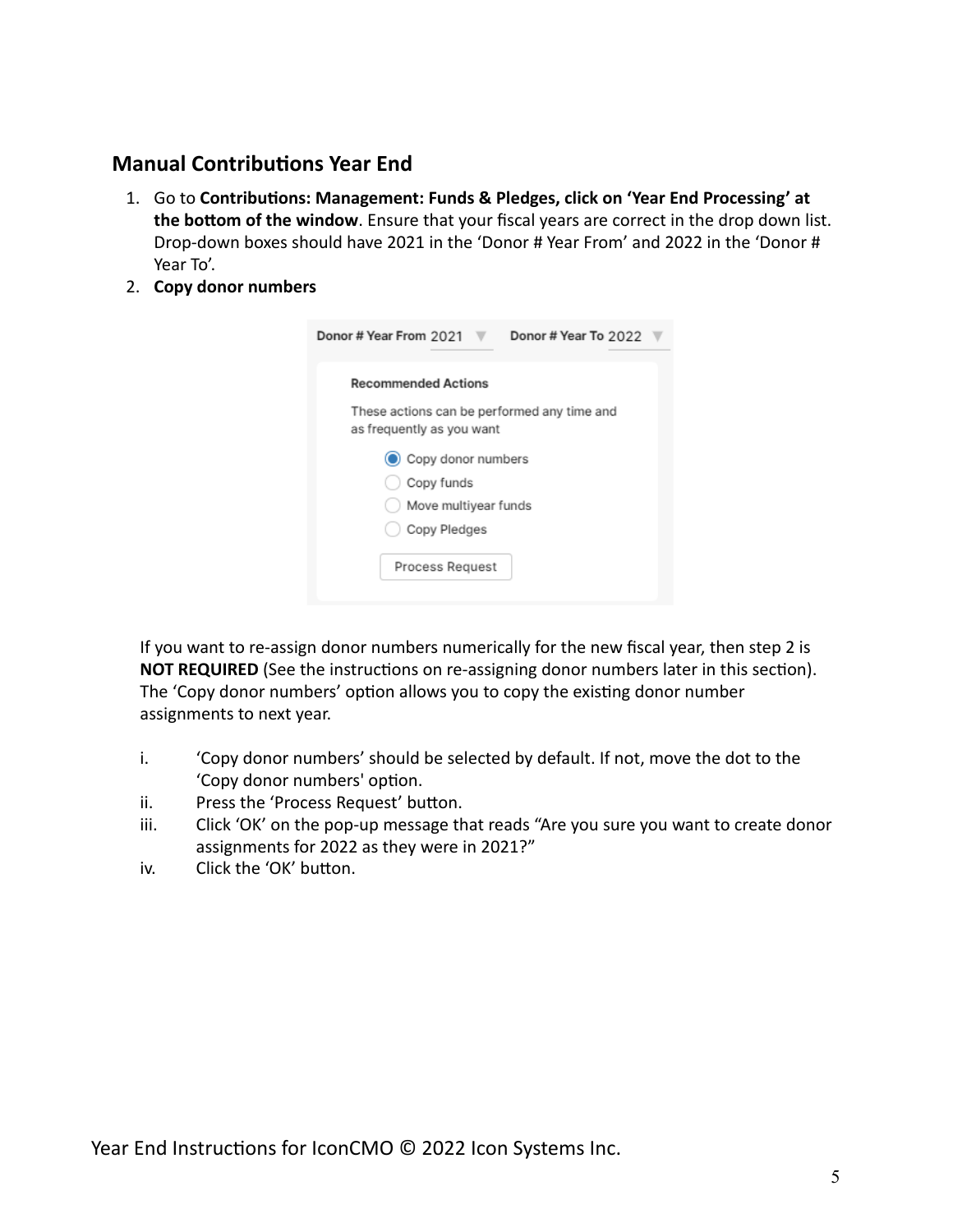**Optional**: You will be able to edit donor numbers numerically after you copy them.

i. Go to **Contributions: Donor Numbers: Assign Numbers**. Make sure your fiscal year is set to '2022'.

| ? help           |                 |  |
|------------------|-----------------|--|
| Fiscal Year 2022 |                 |  |
|                  | Status Everyone |  |

- ii. This will bring up the list of assigned names and donor numbers to work with. You can add, edit, or remove donor numbers from this window.
	- a. **Add** Locate the household or individual you want to add a donor number and type the number into the box next to their name. The entry is saved automatically when you press the tab key.
	- b. **Remove** Clear the donor # and press the tab key.
	- c. **Edit** Put the cursor in the edit box to make your change and press the tab key to save.

**NOTE:** *The same donor number cannot be assigned to more than one household (individual).*



### **3. Copy Funds:**

The 'Copy funds' option will take the funds used this year and create copies of them with the same name but with a new year and a zero balance. This option does not transfer pledge information.

- $i.$  Put the dot in the 'Copy funds' option.
- ii. Press the 'Process Request' button.
- iii. Click 'OK' on the pop-up message that reads "Are you sure you want to replicate funds for 2022 as they were in 2021"?
- iv. Click the 'OK' button.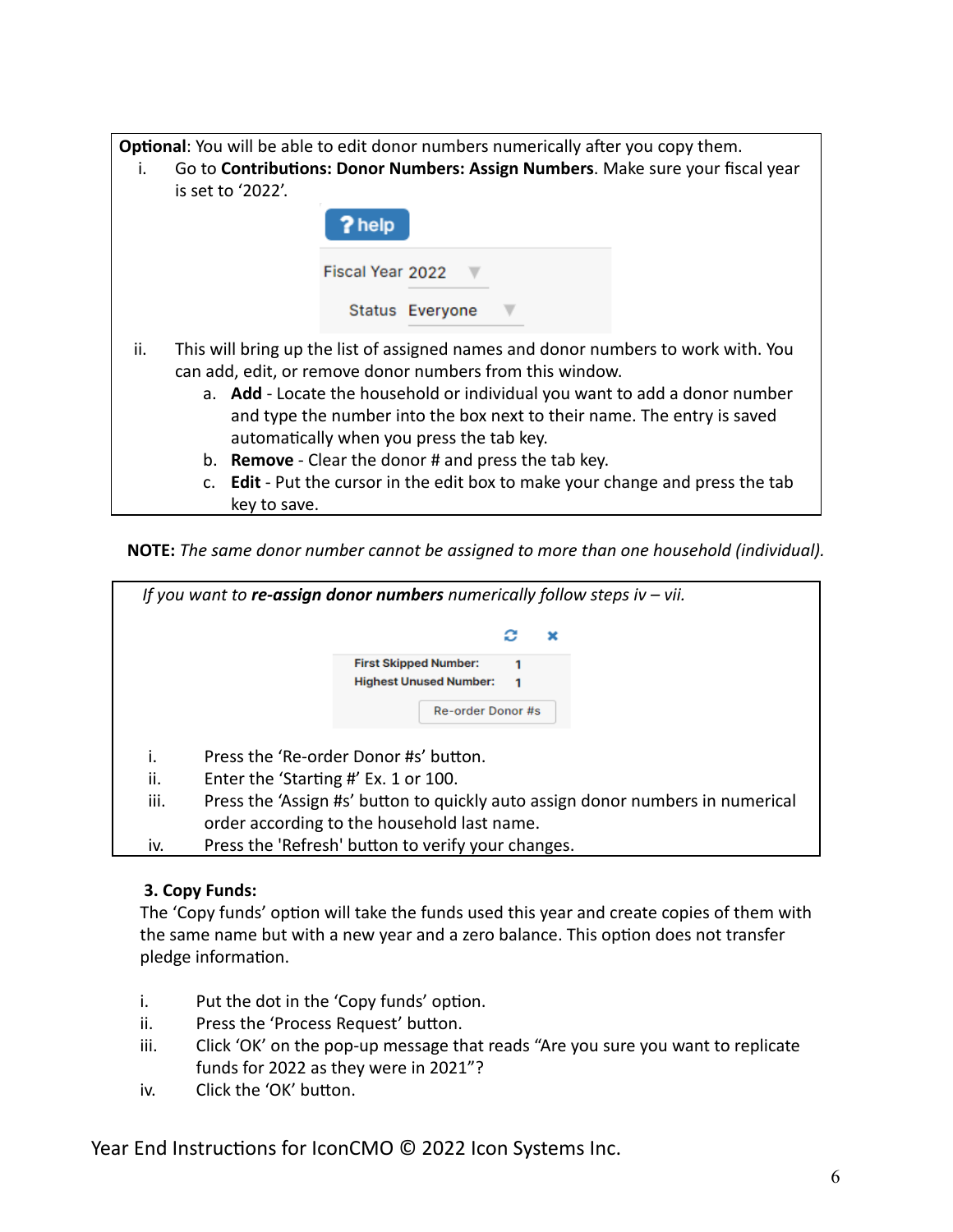## 4. Move Multi-year Funds (optional):

## **NOTE: This step cannot be done until all statements have been run and the new fiscal year begins.**

- 1. Put the dot in the 'Move multi-year funds' option.
- 2. Press the 'Process Request' button.
- 3. Click 'OK' on the pop-up message that reads "Are you sure you want to move multi-year funds from 2021 to 2022?"
- 4. Click the 'OK' button.

### **5. Copy Pledges:**

The 'Copy Pledges' option will copy pledges from the fiscal year and fund specified in the 'From Donor # Year' drop downs and create copies of them in the fiscal year and fund specified in the 'To Donor # Year' drop downs.

- i. Put the dot in the 'Copy Pledges' option and click 'Process Request.' The 'Copy Pledges' window then appears.
- ii. Set the 'From Donor # Year' drop downs to the year and the fund drop downs you wish to copy pledges from and the 'To Donor # Year' drop downs to the year and the fund drop downs you wish to copy pledges to. Then press the 'Process Request' button.
- $iii.$  A confirmation message box will pop up. If everything looks correct, you can click 'OK'. Otherwise, click 'Cancel' and correct the information before continuing.
- iv. Once the pledges have been copied, you will be returned to the Contribution Year End window.

**6. Update Vanco Fund IDs** (**NOTE:** This is only necessary when processing electronic contributions through Vanco Services. Do not perform this step until you are ready to post the first batches of the new year.)

- i. Go to **Contributions: Funds & Pledges, click on 'Reports' at the bottom of the window**.
- ii. Click List of All Funds in the reports tab under the Fund Reports subheading.
- iii. Make sure the fiscal year on the right is set to 2022, and click 'Show Report'.
- iv. Vanco needs the list of IDs on the left-hand column of this report for the new year. Use the 'Admin' tab in Vanco's online Service Center or Contact them directly to transfer this information at 800-675-7430.
- v. Here's a short video on [Changing Fund IDs](https://www.vancopayments.com/training_admin_manage_funds?__hstc=102371230.0574236d8927ccdc8d87be545ac08fed.1559316869637.1564514872249.1564515077688.23&__hssc=102371230.2.1564515077688&__hsfp=830273322) in Vanco's online Service Center.

## **7. Change Fiscal Year:**

You will need to change the fiscal year to 2022 just prior to entering contributions for 2022. **NOTE:** Each user must perform this step using their own login credentials.

- i. Go to Organization: Preferences: Personal.
- ii. Select '2022' from the 'Fiscal year to work with' drop-down.
- iii. Press the 'Save' button.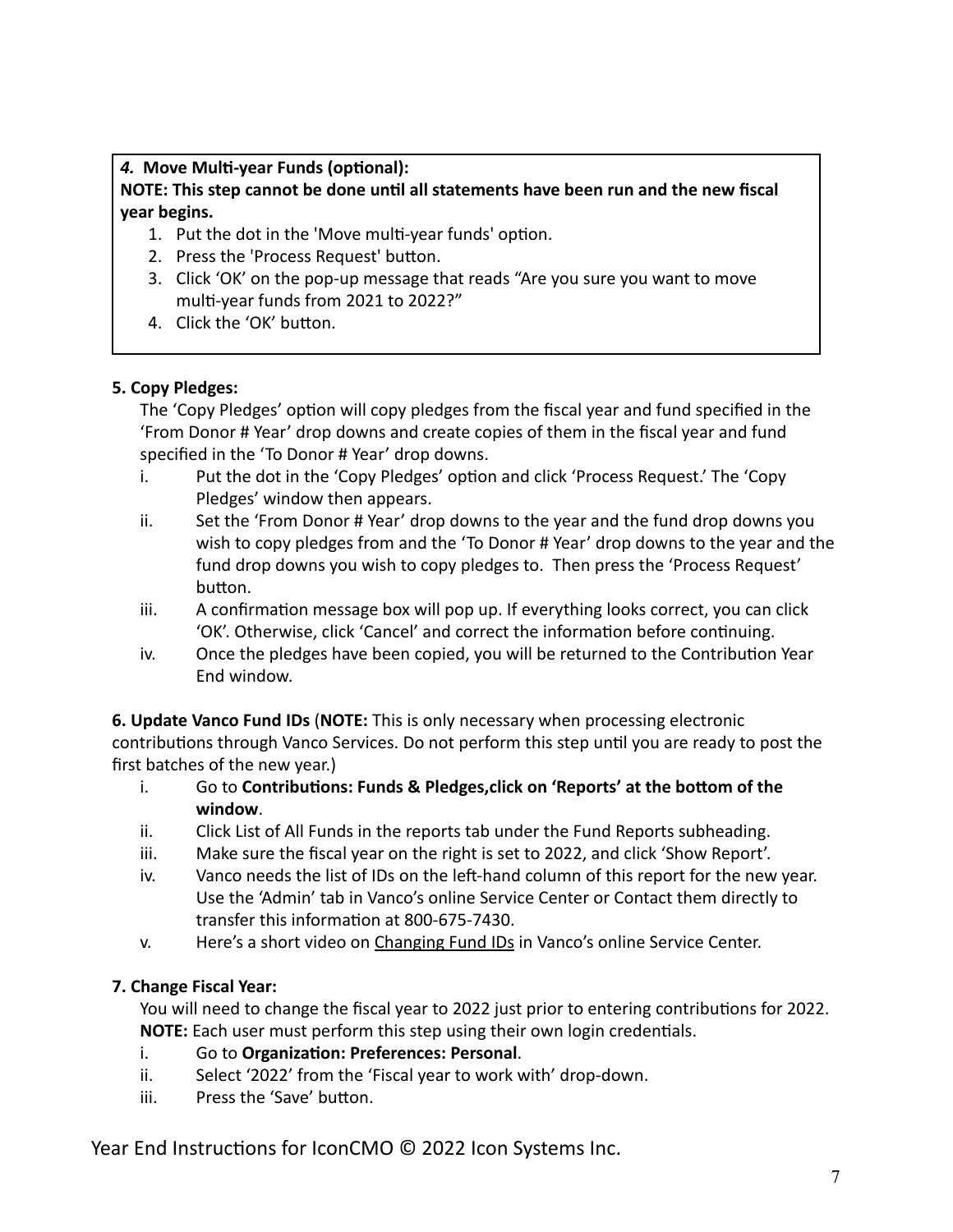## <span id="page-8-0"></span>**Attendance**

Each year the attendance Folders and events must be added into the system for the New Year.

i. Go to People -> Attendance.

| ? help            | People: General Attendance: Attendance                        | c |   |
|-------------------|---------------------------------------------------------------|---|---|
|                   | <b>Year 2022</b>                                              |   |   |
|                   | <b>Folder</b> Select a Folder                                 |   | v |
|                   | <b>Event Date</b> Select an Event<br>$\overline{\phantom{a}}$ |   |   |
| Add / Edit Events |                                                               |   |   |

Choose the correct fiscal year from the drop down box at the top. Here you will see the Folder and Event date drop-downs. Below these fields, there is a link to Add/Edit Events; you can also Add/Edit folders in the same screen.

- ii. First add a folder by clicking on 'Add/Edit Events**'.**
	- This brings up a screen where you will need to choose the correct tab at the top, Add/Edit Folders in this case.
	- The first field labeled 'Folder' is where you can select an existing folder that you wish to modify or select 'Add New Folder'.
	- When you enter the name of your new folder, or select an existing folder to modify, more fields become visible.
	- You can choose the year in which the new folder or existing folder belongs to, and you can choose to track times with the checkbox. If you choose to track times, you will want to fill in the time slot fields.
	- Fill in the applicable fields and click the "Save" button.

| <b>Add/Edit Folders</b> | Add/Edit Events       |  |
|-------------------------|-----------------------|--|
|                         | Folder Add New Folder |  |
| New Folder Name         |                       |  |
| <b>Close</b>            |                       |  |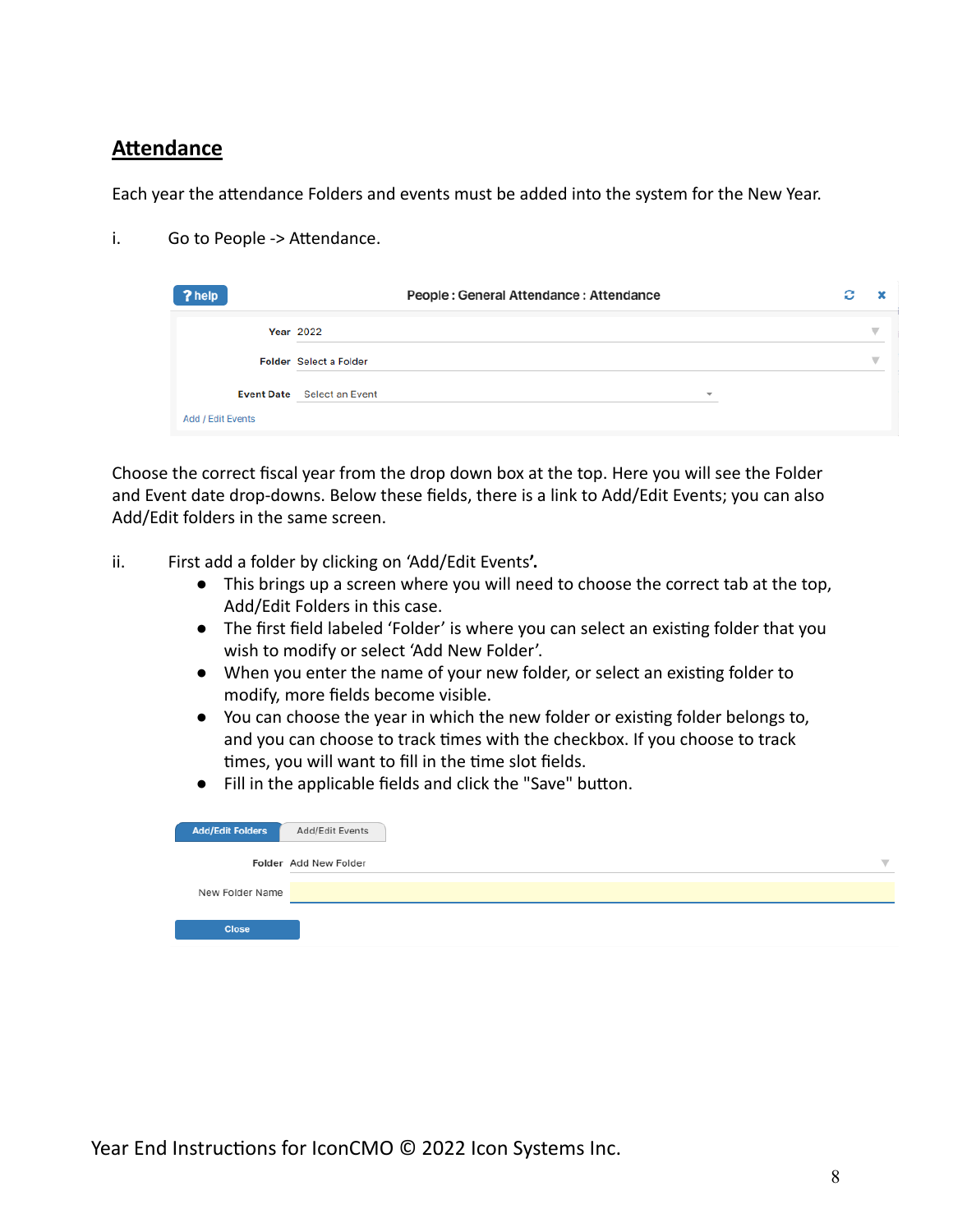| <b>Add/Edit Folders</b>        | Add/Edit Events                                  |
|--------------------------------|--------------------------------------------------|
|                                | Folder Add New Folder<br>$\overline{\mathbf{v}}$ |
| New Folder Name Sunday Service |                                                  |
|                                | Year 2022<br>▼                                   |
| Track Times $\Box$             |                                                  |
| Time Slot 1                    |                                                  |
| Time Slot 2                    |                                                  |
| Time Slot 3                    | the control of the control of the control of     |
| Time Slot 4                    |                                                  |
| Time Slot 5                    |                                                  |
| Time Slot 6                    |                                                  |
| Save                           | <b>Close</b>                                     |

- One you click "Save" in the folder screen, you can either add or modify more folders, choose the Add/Edit Events tab or close the window to return to the main attendance screen.
- iii. To add or edit an event, click on the Add/Edit Events tab.
	- You will have to select an existing folder to add an event to.

| Add/Edit Folders | <b>Add/Edit Events</b>          |
|------------------|---------------------------------|
|                  | Place in Folder Select a Folder |
| <b>Close</b>     |                                 |

● Once a folder is selected, more fields will be visible to input an event name, date and the frequency of the event.